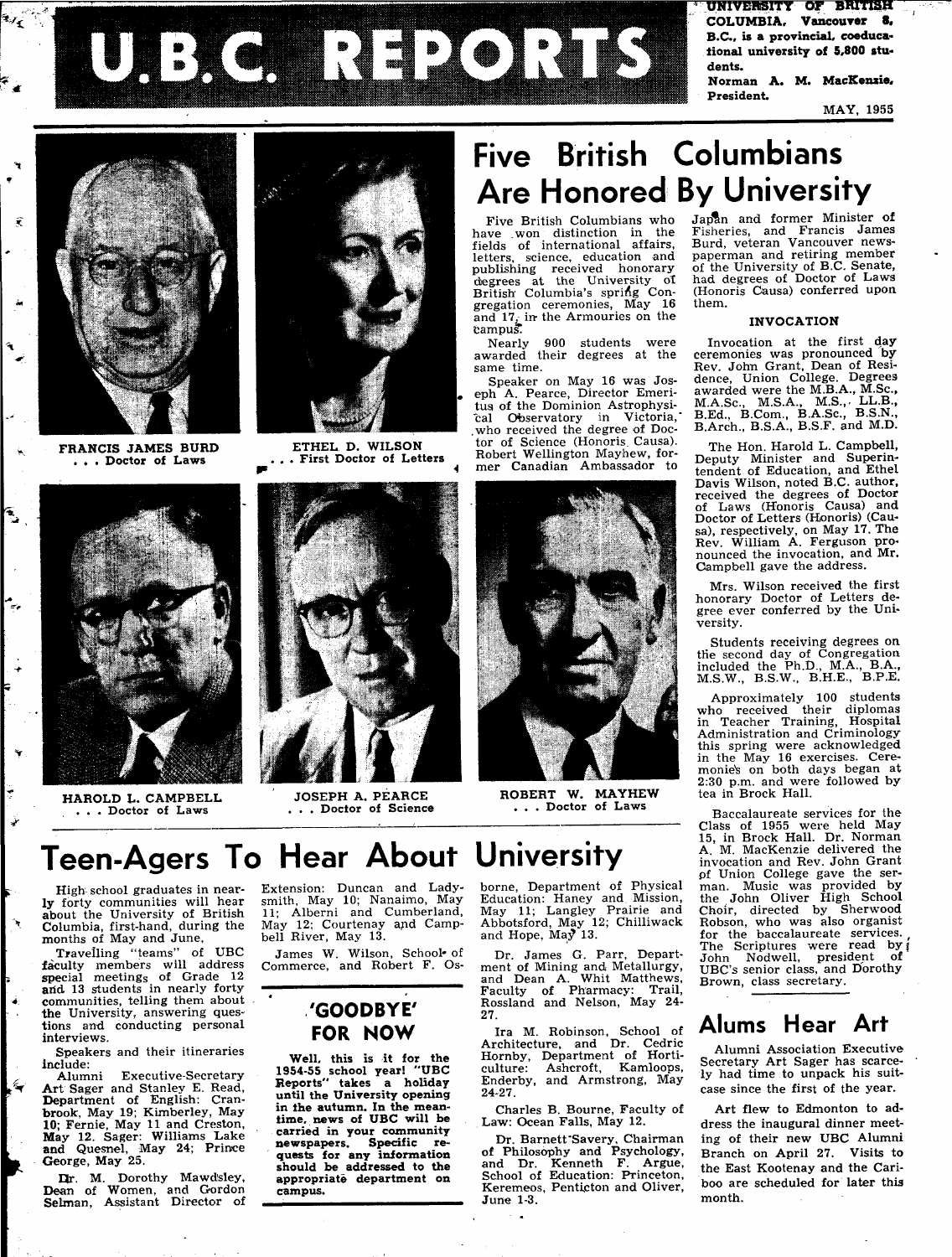**MANIA ANTO CONTRACT ANTIQUES**<br>Antiques and the second contract of the second contract of the second contract of the second contract of the s<br>Contract of the second contract of the second contract of the second contract o  $V$ ariety of Instruction Available at UBC's Summer School





ROD SAMPLE . . sets, stagecraft

ROBERT DAVIDSON . . . painting, sketching



ROBERT ALLEN . . . -T.V. writing



DR. TYRONE GUTHRIE . . . drama production

## **UBC School Of Social Work Marking 25th Anniversary**

Nearly 900 University of British Columbia Social Work graduates, scattered throughout the world, have received invitations to participate in the 25th anniversary celebration of UBC's School of Social Work.

Special religious services for social workers have been held at Beth Israel Synagogue, Holy Rosary Cathedral and Christ Church Cathedral. Rabbi David Kogen conducted the Beth Israel services. The Most Rev. W. M. Duke said Mass for all social workers in Holy Rosary Cathedral, and Dean Northcote Burke officiated at Anglican Evensong services.

#### REUNION BANQUET

A reunion banquet for all University of B.C. Social Work graduates will be held at 7:30 p.m., May 20, in Brock Hall on the UBC campus. Dr. Katherine Kendall, Education Consultant for the New York Council on Social Work Education, will address the gathering. The program will also include a "Cavalcade of Social Work" presented by local alumni.

First of two publications marking the School's anniversary will be off the presses June 1. Arthur Abrahamson, UBC Instructor in Social Work, has compiled a 300-page volume entitled "Social Work Practice in Canada: Case Records and Examples for Study and Teaching." First of its kind to be published in Canada, the book is designed for teaching in Schools of Social Work and for in-service training programs of public and private agencies.

#### PUBLICATIONS

A fall publication date has been set for a collection of papers by graduates and staff members of UBC's School of Social Work.

General chairman of the School of Social Work reunion committee is Mildred M. Wright. Assisting her are Suzanne Camp-dent, who made the presenta-

bell, vice chairman, and Boris<br>Steiman, secretary. Committee Steiman, secretary. Committee members include Vaclav Hromadka, Donald Bliss, Mae LeHuquet, Rose Blinder, Catherine Collier, Gladys Reid, Brigitta Balla, Walter Rudnicki, Mrs. Alan Fraser, Noreen Anderson, Margaret Wightman, Dorothy Begg, Margaret Stewart, Mary Nicholson, Elizabeth Lee, Ursula Whitehead, Mrs. Ian Cameron, Aileen Mann and Cecil Gorby.

Class representatives include •Margaret Dick, Mrs. Del Finlay, Mrs. Eric Kelly, Mrs. George Weld, Mary Nicholson, Mrs. A. F. Rader, Mrs. Stanley Weston, Anna Ruth McMaster, Rose Blinder, Frances McCubbin, Tim Hollick Kenyon, Josie Wong and Jerry Webb.

### **Empire Pool Opens For Summer Season**

Empire Pool will open May 16 to coincide with Water Safety Week, UBC officials have announced.

Public swimming hours will be from  $12-4$  and  $8-9$  on weekdays and from 1-6 p.m. on Sundays from May 16 to June 26. After June 27 the hours will *be* 2-5 and 6 4 p.m.. week-days, and 1-6 *p.m..* Sundays.

Admissions will be: children tinder 12, 25 cents; students, 10 tickets for \$2.50: adults, 50 cents. Adults may purchase monthly passes at \$5 per month during July and August and at \$4 per month during June and September.

Swimming instruction will be offered at the rate of \$3 for six half-hour lessons. A special family rate of \$5 for two children, with each additional child enrolled for *\$1.* has been **Harvard CaNs Dean Curtis** 

Prof. George F. Curtis, Dean of the University of British Columbia's Faculty of Law, has been appointed Visiting Professor of Law at Harvard University, Cambridge, Mass., for the 1955-56 school year, UBC officials have disclosed.

During Dean Curtis' absence, Dr. Malcolm M. Mclntyre will be Acting Dean of Law at the University. Dean Curtis will assume his Harvard.duties about assume ins furvary duties about will teach "Contracts" and "International Income Tax Law" at the famous institution.

÷.

 $\frac{1}{\alpha}$ 

 $\mathbf{v}$ 

 $\mathcal{L}$ 

"We feel this is a signal honor to the University of British Columbia and to Dean Curtis," said UBC President N. A. M. Mac-Kenzie. "This is one of the few occasions upon which Canadians have been invited to Harvard. It will mean an even more intimate association between our university, our Faculty and Harvard Law School than in the past."

Dean and Mrs. Curtis will travel abroad for two months this summer. He will attend the meeting of the United Kingdom Society of Public Teachers of Law in Edinburgh from July 13 to July 16 and will represent the Law Society of British Columbia and the Canadian Bar Association at the Common- 'wealth Law Conference in London, July 20-27. He will give a paper on legal reform at this meeting and will lecture to members of the English Speaking Union.

## **Frank Forward Honored By Metallurgical Group**

Prof. Frank A. Forward, Head of the University of British Columbia's Department of Mining and Metallurgy, received Inter-national Nickel Company of Canada's platinum medal for "outstandin g metallurgical achievement" in Toronto last  $month.$   $\bullet$ 

The award was presented at the annual dinner meeting of the Canadian Institute of Mining and Metallurgy. More than 1,000 members present saluted Professor Forward with a standing ovation.

#### ACHIEVEMENTS

The Vancouver man was cited<br>r his "outstanding achievefor his "outstanding achievements in the treatment of metalliferous ores, and particularly for his discovery and development of the leaching process for the extraction of nickel, copper and cobalt from the Lynn Lake ores of Sherritt Gordon mines."

Henry S. Wingate, Inco presi-

tion, remarked that when the award was established 13 years ago for outstanding metallurgical achievement, the donors had not anticipated that the day would come when a rival company would win distinction in the field of nickel metallurgy.

the universities of the world to find the best brains available. Obviously, as Professor Forward has proved, we did not garner them all."

Canadian Institute of Mining and Metallurgy administers the Inco award.

## **U.B.C. Reports**

Vol. 1, No. 4 May, 1955 Vancouver 8, B.C.

#### Dorothy Coryell and Nancy West, University Information Office

Published by the University of British Columbia, monthly, and authorized as second-class mail Post-Office Department, Ottawa.

BEST AVAILABLE "Inco," he said, "has combed

A committee appointed by the